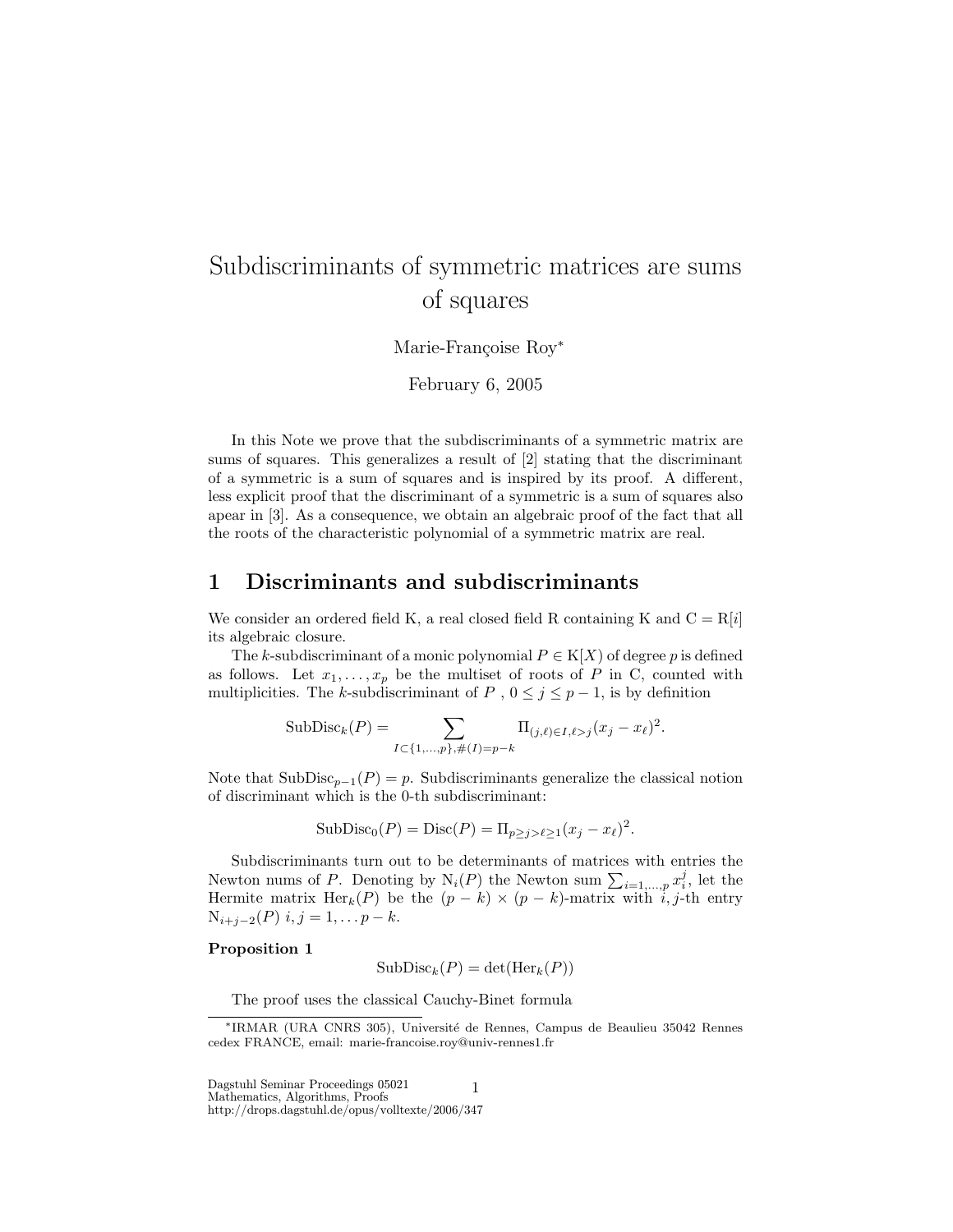**Proposition 2** Let A be a  $n \times m$  matrix and B be a  $m \times n$  matrix. For every  $I \subset \{1, m\}$  of cardinality n, denote by  $A_I$  the  $n \times n$  matrix obtained by extracting from A the columns with indices in I. Similarly let  $B<sup>I</sup>$  be the  $n \times n$  matrix obtained by extracting from B the rows with indices in I.

$$
\det(AB) = \sum_{I \subset \{1,m\}, \#(I) = n} \det(A_I) \det(B^I).
$$

Proof of Proposition 1: Define

$$
V_k = \begin{bmatrix} 1 & 1 & \dots & 1 \\ x_1 & x_2 & \dots & x_p \\ x_1^{p-k-1} & x_2^{k-1} & \dots & x_p^{p-k-1} \end{bmatrix}.
$$

It is clear that  $V_k V_k^t = \text{Her}_k(P)$ . Now apply Binet-Cauchy formula, noting that, if *I* ⊂ {1, *, p*},  $#(I) = p - k$ 

$$
\det(V_{kI}) = \Pi_{(j,\ell)\in I,\ell>j}(x_j - x_\ell).
$$

Let A is a symmetric  $p \times p$  matrix with coefficients in a ring A. We define the k-th subdiscriminant of A as the determinant of the matrix  $Her_k(A)$  whose  $(i, j)$ -th entry is Tr $(A^{i+j-2}), i, j = 1, \ldots p-k$ . When A is with entries in a field K, the  $k$ -th subdiscriminant of  $A$  coincides with the  $k$ -th subdiscriminant of its characteristic polynomial P. Indeed, the Newton sum  $N_i(P)$  of A is  $Tr(A^i)$ , the trace of the matrix  $A^i$ .

## 2 Orthogonal basis of symmetric matrices

We define a linear basis  $E_{j,\ell}$  of the space Sym(p) of symmetric matrices of size p as follows. First define  $F_{j,\ell}$  as the matrix having all zero entries except 1 at  $(j, \ell)$ . Then take  $E_{j,j} = F_{j,j}$ ,  $E_{j,\ell} = 1/\sqrt{2(F_{j,\ell} + F_{\ell,j})}$ ,  $\ell > j$ . Define E as the ordered set  $E_{j,\ell}$   $p \geq \ell \geq j \geq 0$ , indices being taken in the order

$$
(1,1),\ldots,(p,p),(1,2),\ldots,(1,p),\ldots,(p-1,p).
$$

For simplicity, we index elements of E pairs  $(j, \ell)$ ,  $\ell$ .

It is immediate to check that the map associating to  $(A, B) \in \text{Sym}(p) \times$  $Sym(p)$  the value  $Tr(AB)$  is a scalar product on  $Sym(p)$  with orthogonal basis E.

Let  $B_k$  be the  $(p-k)\times p(p+1)/2$  matrix with  $(i,(j,\ell))$ -th entry the  $(j,\ell)$ -th component of  $A^{i-1}$  in the basis E.

#### Proposition 3

$$
\text{Her}_k(A) = B_k \times B_k^t.
$$

**Proof**: Immediate since  $\text{Tr}(A^{i+j})$  is the scalar product of  $A^i$  by  $A^j$  in the basis  $E.$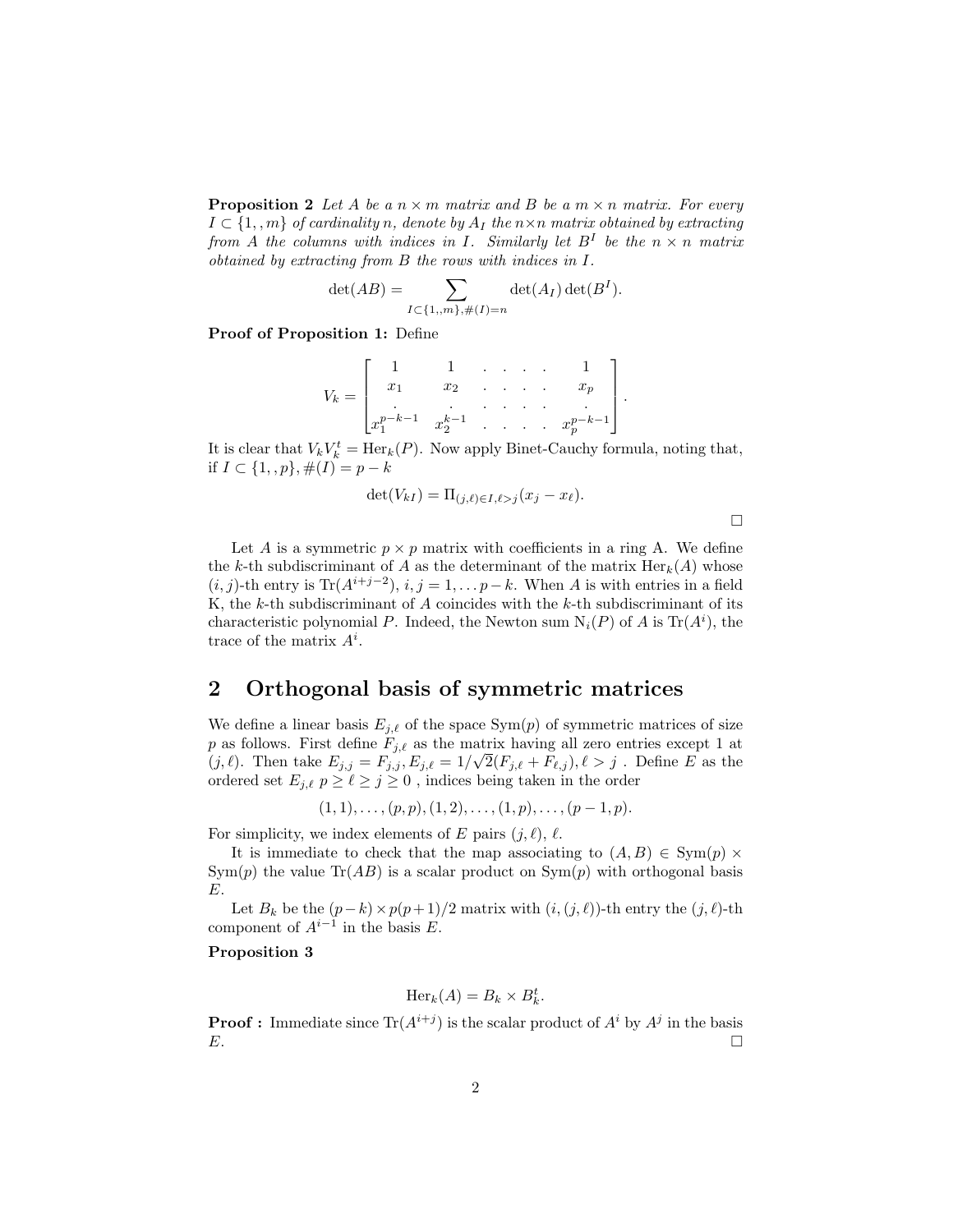## 3 Subdiscriminants of symmetric matrices are sums of squares

We consider a generic symmetric matrix  $A = [ai, j]$  whose entries are  $p(p+1)/2$ independant variables  $a_{i,\ell}, \ell \geq j$ . We are going to give an explicit expression of  $SubDisc_{k}(A)$  as a sum of products of powers of 2 by squares of elements of the ring  $\mathbb{Z}[a_{i,\ell}].$ 

Let  $B_k$  be the  $(p-k)\times p(p+1)/2$  matrix with  $(i,(j,\ell))$ -th entry the  $(j,\ell)$ -th component of  $A^{i-1}$  in the basis E.

**Proposition 4** SubDisc<sub>k</sub>(A) is the sum of squares of the  $(p-k)\times(p-k)$  minors of  $B_k$ .

**Proof :** Use Proposition 3 and Binet-Cauchy formula. □

Noting that a  $(p - k) \times (p - k)$  minor of  $B_k$  is a power of 2 multiplied by a square of an element of  $\mathbb{Z}[a_{j,\ell}]$ , we obtain an explicit expression of SubDisc<sub>k</sub>(A) as a sum of products of powers of 2 by squares of elements of the ring  $\mathbb{Z}[a_{j,\ell}].$ 

As a consequence the  $k$ -th subdiscriminant of a symmetric matrix with coefficients in a ring A is a sum of products of powers of 2 by squares of elements in A.

Let us take a simple example and consider

$$
A = \begin{bmatrix} a_{11} & a_{12} \\ a_{12} & a_{22} \end{bmatrix}.
$$

The characteristic polynomial of A is  $X^2 - (a_{11} + a_{22})X + a_{11}a_{22} - a_{12}^2$ , and its discriminant is  $(a_{11} + a_{22})^2 - 4(a_{11}a_{22} - a_{12}^2)$ . On the other hand the sum of the squares of the 2 by 2 minors of

$$
B_0 = \begin{bmatrix} 1 & 1 & 0 \\ a_{11} & a_{22} & \sqrt{2} & a_{22} \end{bmatrix}
$$

is

$$
(a_{22}-a_{11})^2+(\sqrt{2}a_{12})^2+(\sqrt{2}a_{12})^2.
$$

It is easy to check the statement of Proposition 4 in this particular case.

## 4 Characteristic polynomials of symmetric matrices are hyperbolic

By definition, a polynomial  $P \in R[X]$  is hyperbolic if all its roots are in R. We give an algebraic proof of the classical theorem.

**Proposition 5** The characteristic polynomial of a symmetric matrix is hyperbolic.